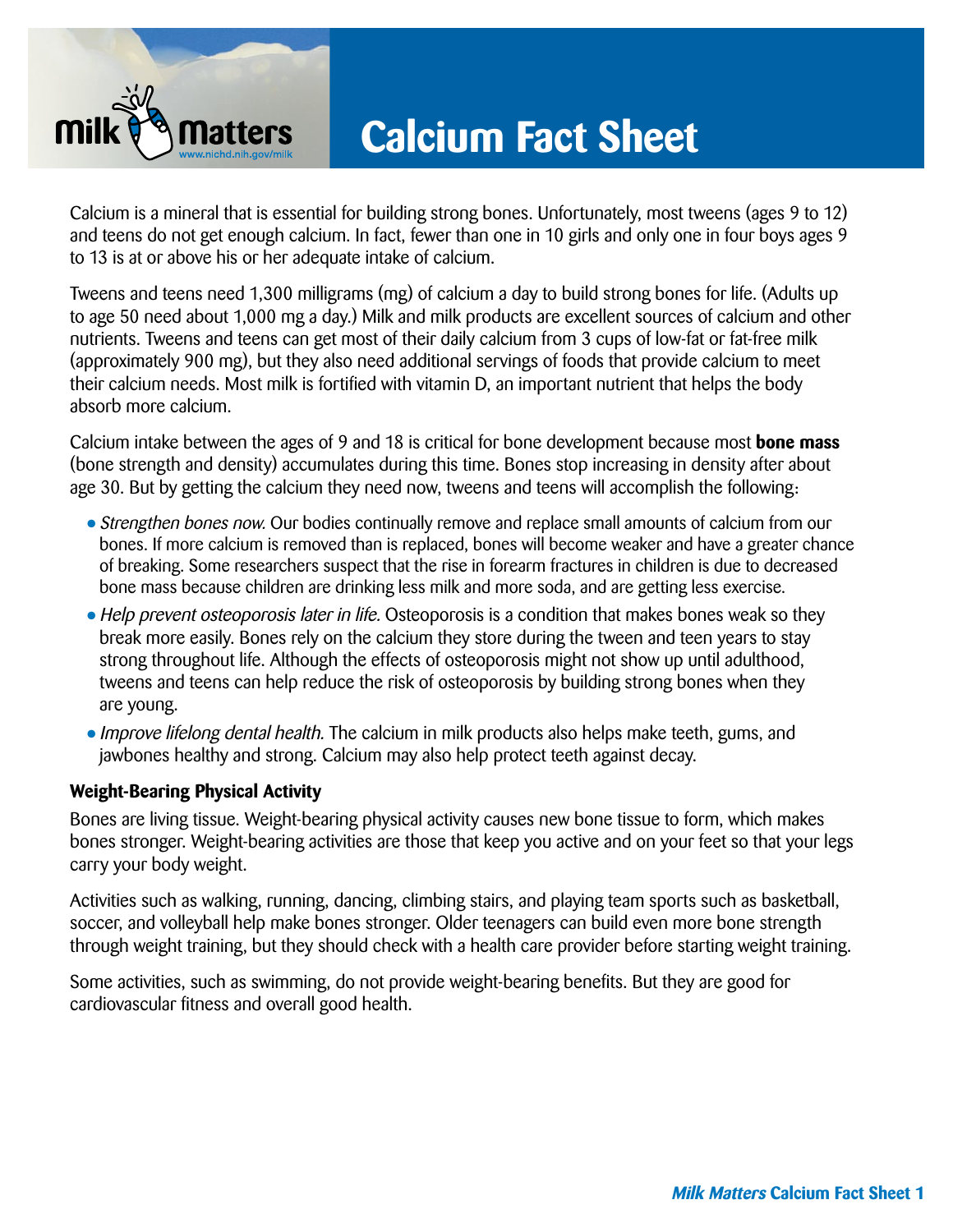

# **Calcium Fact Sheet**

### **Foods That Provide Calcium**

There are many foods to choose from that provide calcium.

Milk and milk products—such as low-fat or fat-free cheese and yogurt—are excellent sources because they are high in calcium. Most types of milk have approximately 300 milligrams of calcium per 8 fluid ounces (1 cup), or about 25 percent of the calcium that tweens and teens need every day.

The best choices are low-fat or fat-free milk and milk products. Because these items contain little or no fat, it's easy to get enough calcium without adding extra fat to the diet.

Flavored milk has just as much calcium as plain milk, but is higher in sugar and calories than plain milk. Young people may choose to drink chocolate or other flavored milk if they prefer the taste, but they should remember to factor in the additional calories into their overall daily needs. Whether plain or flavored, remember to choose low-fat or fat-free milk and milk products.

Here are some foods that can help tweens and teens get more calcium:

| Food                                                               | <b>Milligrams of Calcium</b> |
|--------------------------------------------------------------------|------------------------------|
| Yogurt, fat-free plain (1 cup)                                     | 452                          |
| Soy beverage with added calcium (1 cup)                            | 368                          |
| Orange juice with added calcium (1 cup)                            | 351                          |
| Fruit yogurt, low-fat (1 cup)                                      | 345                          |
| Cheese (e.g., low-fat or fat-free American, 2 oz., about 3 slices) | 323                          |
| Milk, fat-free (1 cup)                                             | 306                          |
| Milk, 1% low-fat (1 cup)                                           | 290                          |
| Tofu, firm, with added calcium sulfate $(1/2$ cup)                 | 253                          |
| Cheese pizza $(1 \text{ slice})^*$                                 | 182                          |
| Bok choy, boiled (1 cup)                                           | 158                          |
| Spinach, cooked from frozen (1 cup)**                              | 146                          |
| Soybeans, cooked (1 cup)                                           | 130                          |
| Frozen yogurt, soft-serve vanilla (1/2 cup)                        | 103                          |
| Macaroni and cheese (1 cup)*                                       | 92                           |
| Almonds (1 oz.)                                                    | 70                           |
| Broccoli, cooked (1 cup, chopped)                                  | 62                           |
| Tortillas, flour (7")                                              | 58                           |
| Broccoli, raw (1 cup, chopped)                                     | 43                           |
| Tortillas, corn (6")                                               | 42                           |

\*These foods are high in fat and/or sodium and should be eaten less often.

\*\*Calcium from this food may not be as well absorbed as from some other greens. **Milk Matters Calcium Fact Sheet 2**